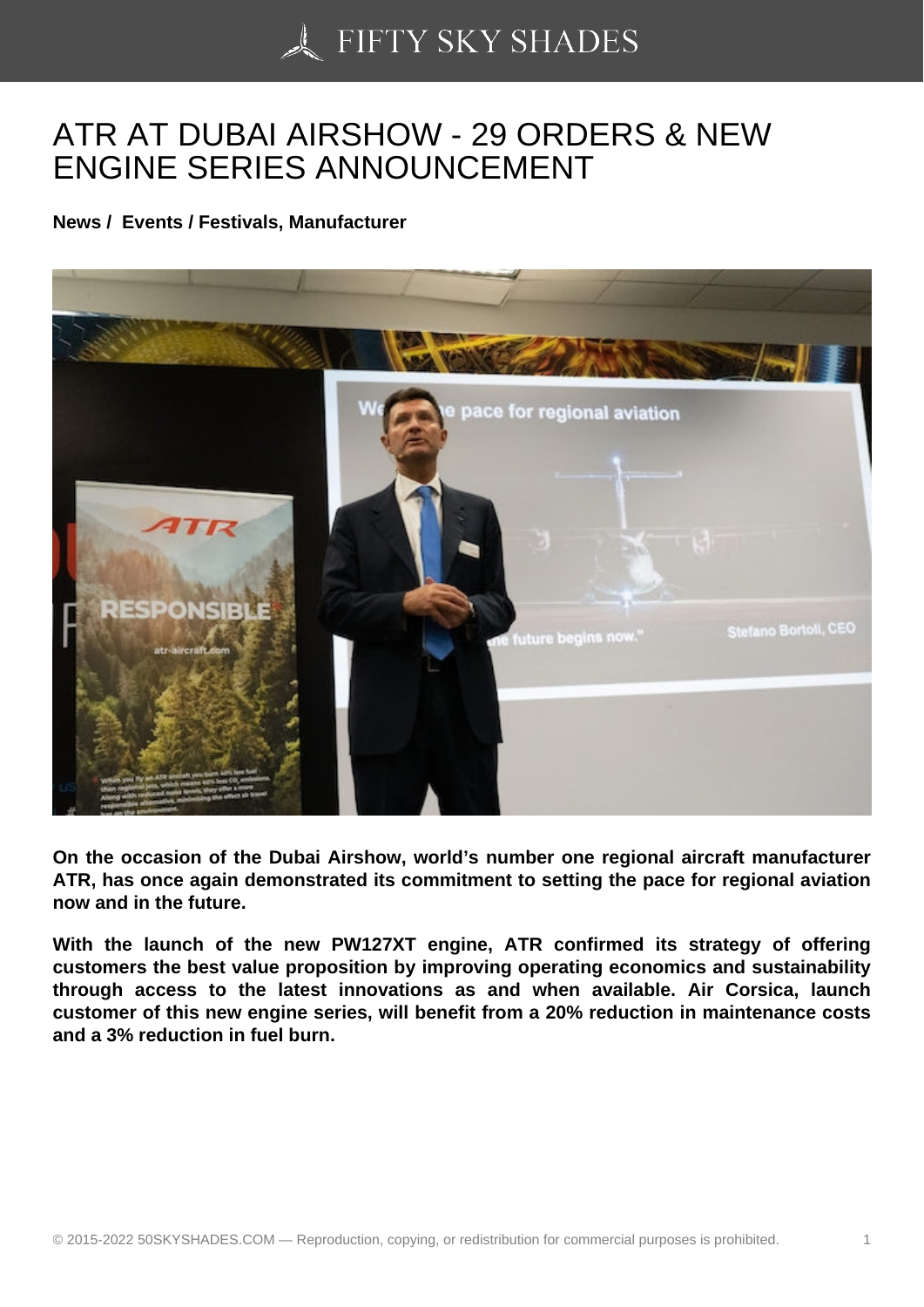**Fabrice Vautier, Senior-Vice President Commercial, says: "This year's show has been very much focused on the future of aviation, with sustainability as a goal. Turboprops are already an essential tool to reach the industry's net zero-carbon emissions target, whilst bringing further opportunities to connect people and businesses. I am pleased to witness concrete signs of recovery from the market with our order announcements and the conversations we have had during the show. The future trends lead towards more sustainable regional mobility and the ATR family of aircraft is perfectly placed to serve this demand, today and tomorrow."**



ATR sees strong potential for growth, as ideally suited to adapt to the changing landscape of regional aviation:

- new behavioural trends emerging from the pandemic, as homeworking and the booming of ecommerce, will drive up demand for regional passenger and cargo aircraft;
- a replacement wave of over 900 turboprops in the 30-50 seats category will bring further opportunities;
- isolated communities living near challenging airfields are increasingly asking to benefit from quick and affordable regional travel and associated economic development;
- passengers from all over the world are looking for more point-to-point connections;
- and the whole society is calling for aviation to be more sustainable than ever before.

The ATR aircraft are the optimal and most sustainable choice to serve regional routes at the lowest operating costs for airlines, and ATR's 29 orders recorded since the beginning of the year are a clear testament.

## **Orders since the beginning of 2021**

Sky Express 6 x ATR 72-600

**Company Sales**